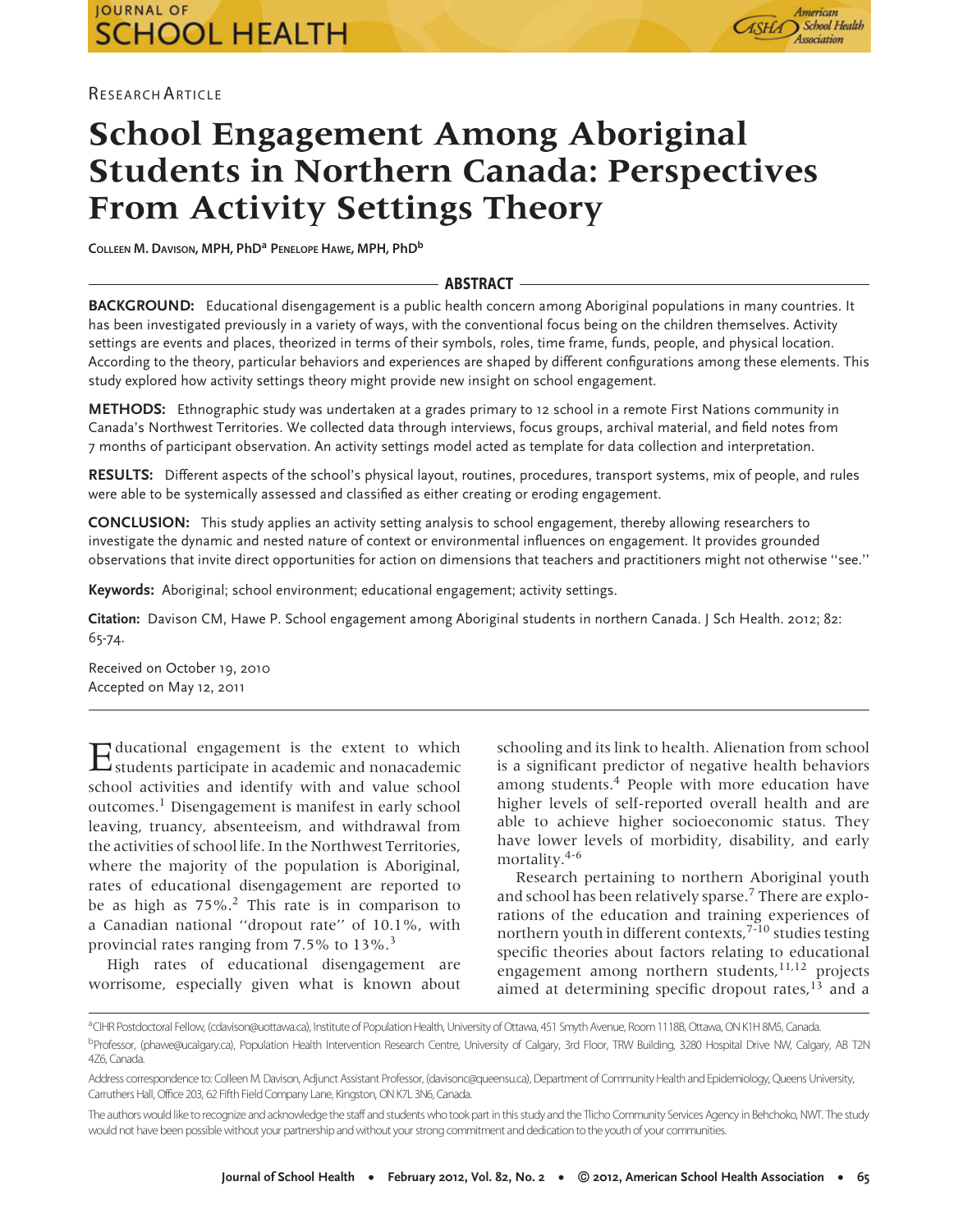study examining the implementation, and factors for success, of a school-based intervention.<sup>14</sup> The government of the Northwest Territories recognizes that beyond individual factors, school engagement is affected by factors of the larger social, political, and economic environment, as well as factors associated with available resources, expectations for students and staff, policy and legislation, and curriculum and organizational structure.<sup>15</sup> Of particular interest is the investigation of community type (village or town), as it relates to educational outcomes, and studies examining schooling in isolated Northern communities.10,16-19 These analyses invite new ways of thinking about contextual-level understandings of the disengagement problem.

This study takes these ideas further and focuses on interactions that take place between students and features of the school and community environment or context, in an attempt to understand pathways of influence on engagement behavior and to identify how interventions could be designed to support school engagement and promote health. The main research question is—How do features of the school's setting, and the school's larger context, create or erode the engagement of students?

#### **METHODS**

The research was informed by ecological theory and the concept of the ''activity setting'' from the field of community psychology. Activity settings are the ''social furniture of our family, community, and work lives.''20*(*p3*)* They are best described in terms of their ''who, what, when, where, and why.''21 The ''who'' refers to the people present. The ''what'' describes their actions, including routines and scripts (for norms of interaction). The ''when'' and ''where'' describe the time and place. And the ''why'' represents the activity's objectives, participants' motivations, and interpretations.''22*(*p116*)* Examples of activity settings include physical places such as homes, schools, and workplaces, events such as a Sunday church service, a backyard barbecue, or a community bingo. Activity settings can be nested within each other, such as the way a classroom is nested within a school. People's experience and behavior in an activity setting is related to the interactions and proportional size of particular features of the setting and their configuration. For example, if there are more people in a setting than there are meaningful roles to share, alienation is produced. To reduce alienation in a classroom, approaches might include reducing class size or increasing the number of roles available for students.<sup>23</sup>

A visual representation of activity settings theory, in the form of a model, was proposed by O'Donnell, Tharp, and Wilson in 1993.<sup>21</sup> This model is divided into 2 distinct spheres (Figure 1).

Figure 1. **The Target Activity Setting in Context (Adapted From O'Donnell, Tharp, and Wilson, 1993)**



The inside sphere includes those factors associated with the immediate school setting. ''People'' refers to the population and subpopulations interacting in the school, and ''positions'' refers to the positions and roles that are available for them to take in the setting. The meaning of activity settings can be communicated through ''symbols.'' Attachment to symbols can also help create value and can help bind groups together. ''Funding'' is also a component of the inner sphere of the activity setting model and it refers to how the school and its activities are supported financially. The ''physical environment'' of the school denotes the layout, infrastructure, inside and outside subenvironments, the flow of people and activities, and the inter-relationship between the physical environment and other aspects of the school's setting (people, funds, etc). ''Time'' is also included in the inner sphere; this involves a look at the use, distribution, and relative importance of time, the meaning of time for those at school, schedules, routines, and how activities are temporally structured.

The outside sphere of the activity setting model relates to the broader environment or context and to the relationship between the school setting and other activity settings that it may relate to. ''Parallel activity settings'' are other settings in the broader environment or context that might have activities, purposes, or target populations similar to those of the target setting. ''Authority activity settings'' are settings in the broader environment which act to establish, implement, and/or enforce laws, rules, regulations, and directives or by authorizing the use of specific resources. ''Constituent settings'' are places where constituents or people who use the school meet and interact outside of school. ''Resource settings'' are settings in the broader context that have resources for the use in, or by, the school. Resources can be physical, financial, social, or human. The policy perimeter exists between the inner and outer spheres of the model and this denotes that policies influence factors in both spheres and the relationship across the spheres.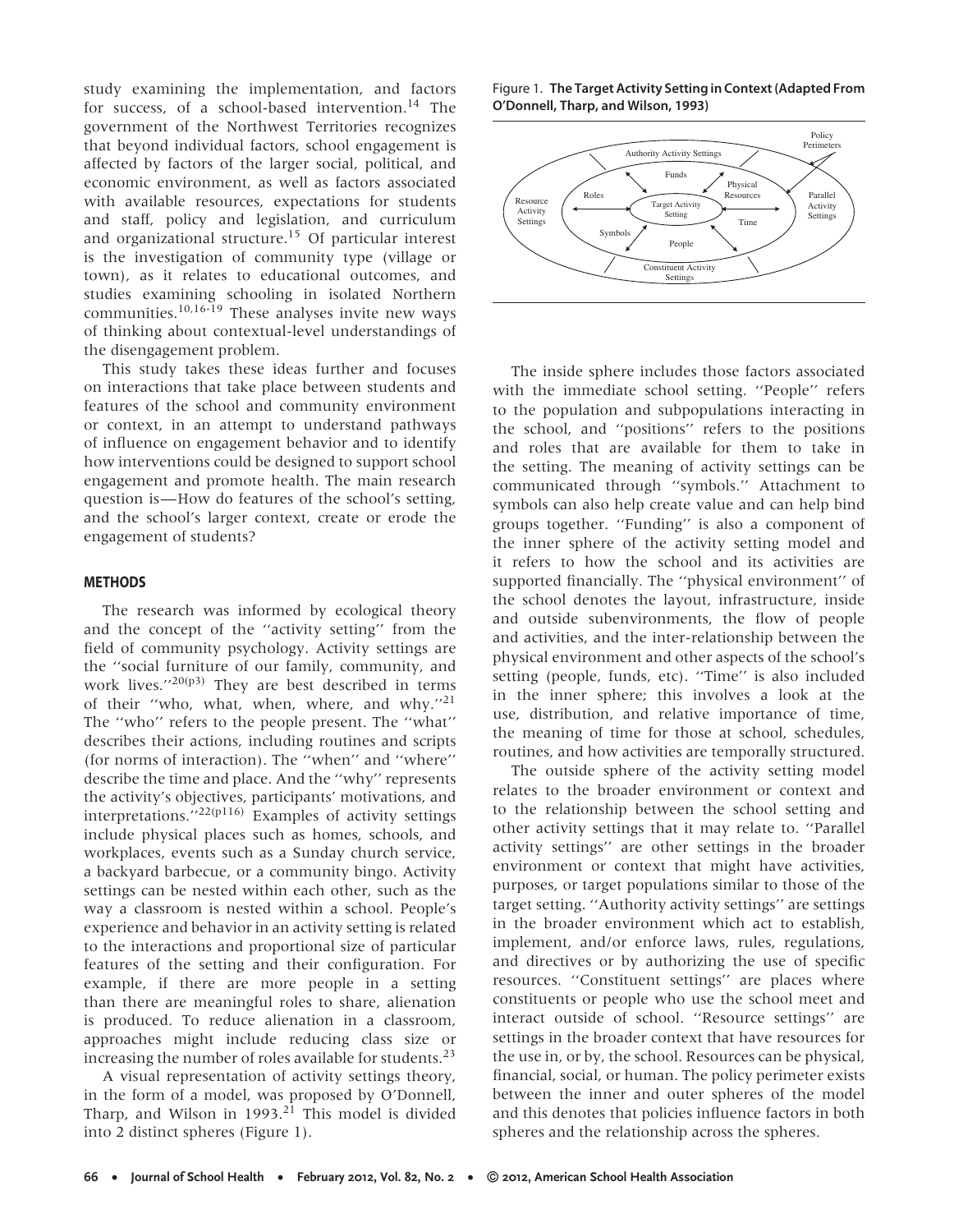#### **Participants**

The research took place between 2004 and 2008 with students at a school in the Taîchô First Nation community of Behchokö, Northwest Territories. In September 2004, the school had a total of 358 registered students (47 in the elementary, 119 in grades 7-9, and 192 in grades 10-12). There were 24 professional teaching and administrative staff and 19 support staff members. The Taîchô First Nation (or Dogrib people) makes up a distinct branch of the Dene or Athapaskan linguistic group. Behchokö has a population of just under 2000 people, 98% of whom are of Aboriginal ancestry.<sup>24</sup> Behchoko is located 115 km northwest of Yellowknife, Northwest Territories, Canada, and is made up of two, twin communities. Rae, the larger of the twin communities, is on the southeast shore of Marion Lake, and Edzo, the smaller, is about 13 km away by road.

#### **Instruments**

The principal source of data was field notes from hundreds of hours of ethnographic, participant observation undertaken by the principal researcher (first author) during the 7 months spent living full time in the community. The data from the field notes were records of daily routines, interactions, and behaviors of students, school staff, and others, the use of symbols and resources, public presentations, events in the school and community, notes from informal discussions with school staff, students and members of the community, and detailed accounts of other visits, interactions, and observations throughout the school and region. The principal researcher also maintained an ongoing journal in the style described by LeCompte and Shensul.25*(*p153*)* The journal included thoughts and personal reflections, particularly as they relate to theory and project development and the evolving role of the researcher throughout the investigation.

Twenty-one formal, in-depth, semistructured interviews were undertaken. Participants included Aboriginal and non-Aboriginal participants, male and female elders (2), youth (4), school administrators (4), teachers and other school staff including youth counselors (4), government officials (1), adult educators in the community (2), and Band Council employees (2). Fourteen of the interviews were tape-recorded and transcribed. Seven interviews were recorded with detailed, handwritten notes. Two participants were interviewed twice.

Three focus groups were also undertaken with a total of 22 individuals using maximum variation sampling.<sup>26</sup> These individuals included 6 school staff members, 9 students, and 7 community health care workers. All focus group data were collected through detailed, handwritten notes, and these notes were later typed. Focus groups ranged from 45 to 60 min in length.

Additional data sources included graduation, registration, and attendance records and reports from the Treaty 11 Band Council Scholarship Committee. Data were also collected from, and about, physical artifacts, displays, and the physical environment at the school. Pertinent reports, letters, notices, and evaluations were collected in addition to newspaper articles and copies of public transcripts from previous research undertaken in the community.

#### **Procedure**

The researchers were guided by the *CIHR Guidelines for Health Research Involving Aboriginal People.*<sup>27</sup> According to principles of critical ethnography28 and recognizing and with respect for indigenous methodologies, $^{29}$ the specific research topic and exact methods were decided upon after consultation with, and with guidance from, community members, school staff, and students in Behchokö. A local youth was hired as research assistant. The researchers informally shared research results and continued community consultations throughout the study and engaged in formal dissemination on completion of the study. A principal aim was for the study to be responsive to local needs and concerns and for the study to be useful for informing future intervention.

#### **Data Analysis**

Forty primary textual documents, including field notes, interview transcripts, focus group transcripts, and archival material were uploaded into a hermeneutic unit of Atlas.ti (Berlin, Germany) over the period of the study. The principal researcher coded each document initially with first-order codes through a process of constant comparison and template analysis as outlined by Crabtree and Miller and by Glaser and Strauss.26,30 Because activity setting theory and an activity setting model guided data collection, first-order codes included themes such as ''Resources,'' ''School Messages/Symbols,'' or ''Relationship to Time,'' from the model, but they also included codes such as ''Dogrib Language and Traditional Culture,'' ''Events,'' or ''Use of Metaphor.'' Data were periodically grouped under each code. This procedure helped determine where data gaps were as well as where saturation may have occurred. Data gathering was adjusted accordingly over time. As a first-order code list developed, lists of all the quotations for certain codes were brought together and new documents were created. These documents were recoded with higher or second-order codes. The coding process was undertaken by the principal researcher and validated and triangulated with the second author.

Textual, physical, and visual media were collected as data but were not inputted as computerized text. Instead, these other pieces of data were used to situate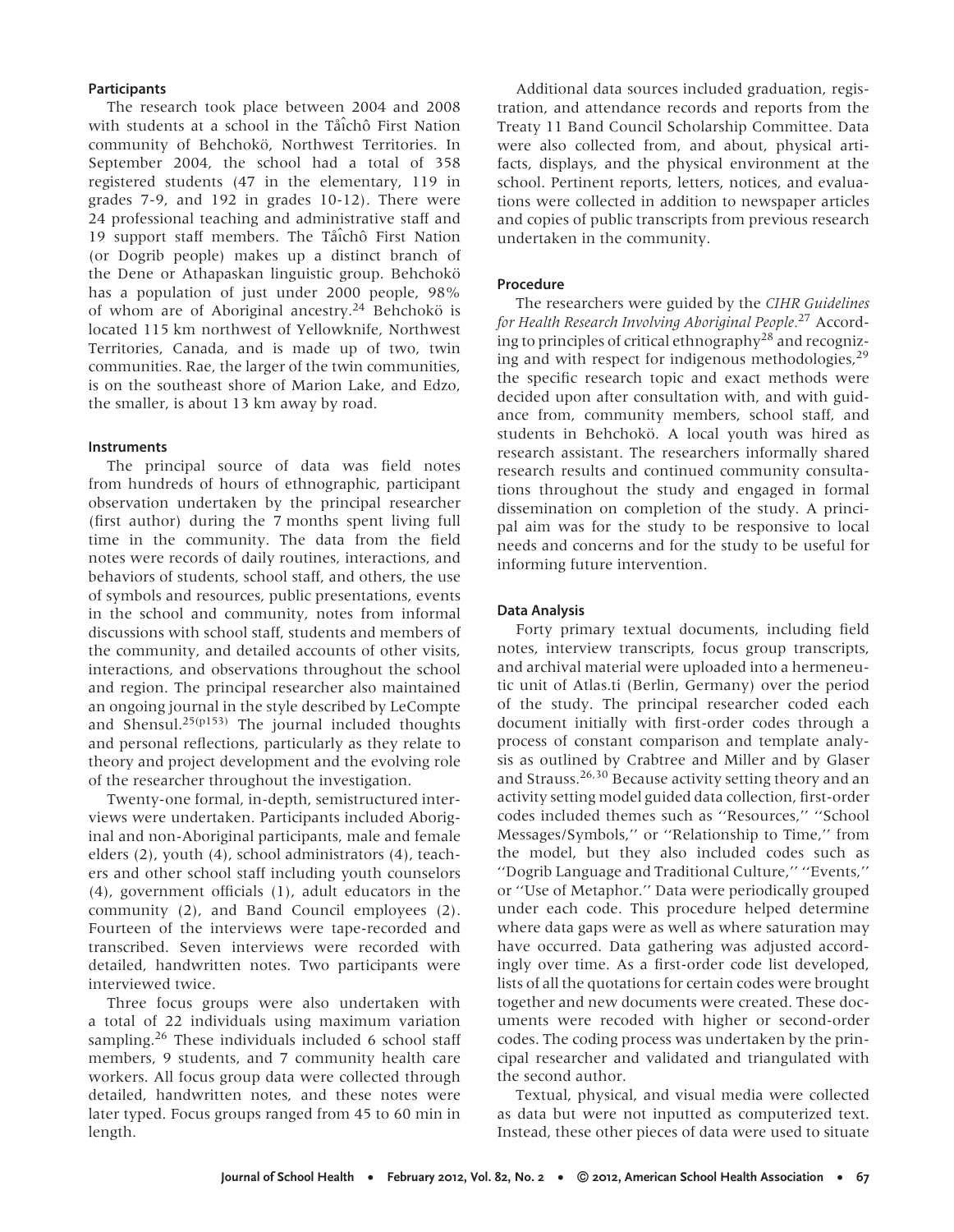and advance coding and theoretical understanding. These other data sources were also used, later in the study, to confirm or negate potential findings. This was a process of contrast and constant comparison. The results included in this article were previously fed back to the community, interpreted, and discussed.

### **RESULTS**

Table 1 is an overview of the findings as to how the school, as an activity setting in a particular context, creates and erodes school engagement among Tåîchô students. Sample data are included to illustrate each point.

This study supports a model of multifactorial influence on school engagement. Forty different factors or influences are listed in Table 1. There are factors related to physical resources and funds, people and roles, time, symbols, policy or authority as well as resource, constituent, and parallel activity settings. Twenty of the factors listed were found to help create engagement, 15 eroded engagement, and 5 of the factors are listed as being able to create engagement among some students and erode it for others. This highlights the fact that not all mechanisms influence all students in the same way. For example, the school has strict discipline practices and gives misbehaving students little leniency with regard to students with poor behavior and being permitted to stay at school. However, high standards of behavior help maintain a certain school climate or environment so that the majority of students thrive.

#### **DISCUSSION**

The use of activity settings theory highlights that educational engagement can potentially be thought of as a phenomenon created (in part at least) by context, and not simply by the characteristics or attitudes of people in it, which remain the conventional focus of investigation.31,32

Alberta Learning33*(*pp3−4*)* describes educational disengagement as ''a complex phenomenon with multiple causes existing in several different domains*...* student-centred, school-related and community/ environmental factors*...*co-existing and interacting in a myriad of ways causing early school leaving.'' Clarke34*(*p87*)* notes that ''factors may interact synergistically to increase the likelihood of dropping out.'' Bowker<sup>35(p15)</sup> concluded that school disengagement is the result of ''an accumulation of school, personal and family problems.'' Other scholars support a similar multifactor, or layered, model of influence. Phelan<sup>36</sup> refers to ''clusters'' of influence such as family background, personal problems, or school-related factors that work in conjunction. Bowen<sup>37</sup> introduces an ecointeractional development model of school success and Brown and Rodriguez<sup>38</sup> refer to the "co-construction" of school dropout between students, schools, and the adults who work in schools. Results from this study concur; disengagement influences are nested and multifactorial. But this work further demonstrates that the use of this kind of activity settings model can help observers make sense of complex school environments and multifactor environmental-level influences *systematically.*

Approaching the study with an activity setting lens means that equal weight is placed on many potential influences and relationships among influences and then weight or emphasis is adjusted, as more is learned about a particular context or set of influences. In this way, the observer begins to ''dissect'' the dynamic nature of a context, studying a myriad of influences in potentially nested, emerging, and evolving patterns and come to conclusions about overriding influences.

For example, time was important in determining and creating behavior patterns. Much negative behavior among students, such as engaging in vandalism, fighting, bullying, smoking, or leaving school without permission, were found to occur during unstructured time. It was observed during this study that reducing the amount of unstructured time, such as shortening the lunch period from 55 to 30 min, had an impact on patterns of social interaction and, via a number of pathways, on negative behaviors that would have direct and indirect links with engagement. With the provision of a universal hot lunch program, and only 30 min between classes to eat it, students did not generally have enough time to get bored, restless, or ''in trouble'' outside of class. While the school may have traded off some positive impact unstructured time could have had for some students, it was felt that these positive impacts could also be gained elsewhere and, the time adjustment would be worthwhile if it reduced negative behaviors and made more students feel safe, connected, and engaged. The use of time to bring about more positive and productive behaviors is consistent with activity settings theory.22

In another way, time was seen to be a constraint to engage students overall, as in this frustrated insight from one teacher:

There is not really enough time in the day because there are some [students] that I feel that we are going to lose anyways. So I guess it is almost like that lifeboat question, and you can be plagued by asking yourself who do you keep in the lifeboat and who do you throw overboard? (School Staff, interview)

Activity settings theory would suggest that the way to solve this dilemma is not to add more time to the day at all, but to create specific patterns of time use and more meaningful parallel roles to occupy students during the time available; creating connection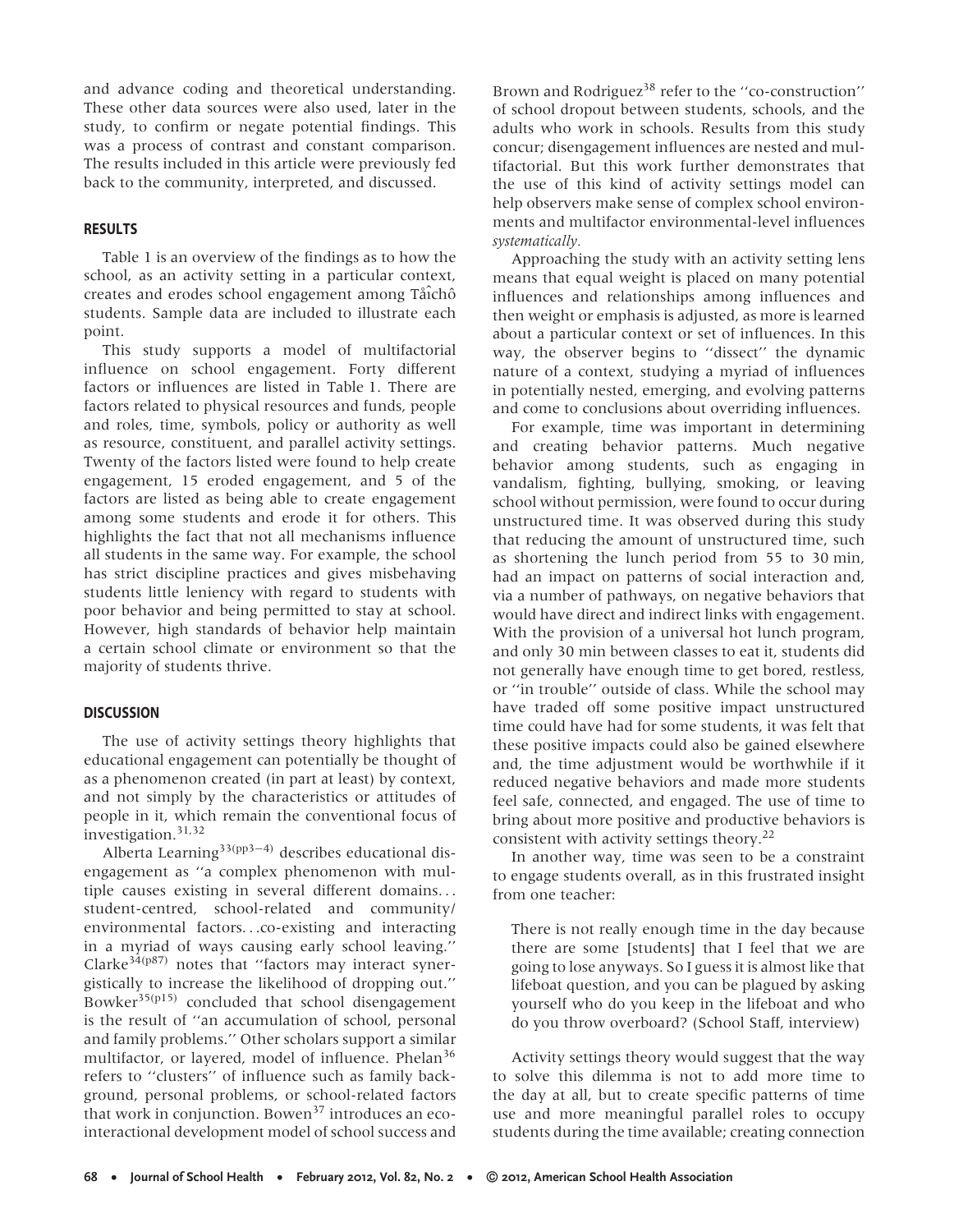| יים השנויים לבווי של הסי<br>IING SID II DO II DO II DO II DO II DO II<br>chinnin in Alminian<br>$\frac{1}{5}$                                                                                                              | יפטו     |          | strumbard in the property been as a boom in<br>Dipul) ごくリコニフノ こいつこつ c                                                                                                                                                                                                                                                                                                                                                                                                                       |
|----------------------------------------------------------------------------------------------------------------------------------------------------------------------------------------------------------------------------|----------|----------|---------------------------------------------------------------------------------------------------------------------------------------------------------------------------------------------------------------------------------------------------------------------------------------------------------------------------------------------------------------------------------------------------------------------------------------------------------------------------------------------|
| Mechanism of Influence                                                                                                                                                                                                     | Create   | Erode    | Sample Data                                                                                                                                                                                                                                                                                                                                                                                                                                                                                 |
| educational<br>A variety of courses offered, such as courses for workforce or postsecondary<br>preparation and cultural teachings<br>Physical resources and/or funds                                                       | $\times$ |          | have a hard time, and then students who do really well in the classroom but then when they are<br>There are students who do really well in the bush but then when they are in the classroom they<br>in the bush they are kind of lost" (Administrator, interview)                                                                                                                                                                                                                           |
| The bus system (with late busses and a special van for parents with children                                                                                                                                               | ×        |          | school, means that students have the opportunity to engage in after-school activities or library<br>"Having the late bus, and not assuming that students can just find a ride home if they stay after                                                                                                                                                                                                                                                                                       |
| The geographic location of school for those who may have negative interactions outside                                                                                                                                     | $\times$ |          | Those people who want to study and who are serious about it, they take the bus and they go, and<br>time" (Excerpt from field notes of participant observation)                                                                                                                                                                                                                                                                                                                              |
| integration and ability of parents and community members to serve as resources for youth<br>The geographic location and language of instruction of the school and its impact on the<br>school and viewschool as an "oasis" |          | $\times$ | leave in the morning, it is dark, they come back and it is dark and their life is in the school It is<br>"The school being out of the community, you know being 13 km away, is quite difficult. The kids<br>they can work" (Elder, interview)                                                                                                                                                                                                                                               |
| Physical layout of the school, which encourages small group, peer interaction                                                                                                                                              | $\times$ |          | Participant observation and field notes of student movement patterns and interactions throughout<br>difficult for parents to go to Edzo, unless they have transportation" (Elder, interview)                                                                                                                                                                                                                                                                                                |
| The school is dean, controlled, and well supervised                                                                                                                                                                        | ×        |          | "On the first day we arrived I went to the bathroom in the students' wing. I noticed there was graffiti<br>on the walls that was a bit obscene. The next day I went to the same bathroom and the graffiti<br>was gone" (GNWT official, notes from a public presentation)<br>the year                                                                                                                                                                                                        |
| Unique support structures such as providing a place for students to sleep if needed and<br>allowing students who are parents to pass the lunch line at the cafeteria                                                       | $\times$ |          | Participant observation and field notes of these practices at school                                                                                                                                                                                                                                                                                                                                                                                                                        |
| Third-party funding acquired for extras at school such as special cultural events and supplies<br>Lack of, or the underuse or misuse of, funds<br>or a school greenhouse                                                   | $\times$ | $\times$ | "[We] went to the Band and to the Chief and got money to run the alternative program this year and<br>"There is money there, if you can write a proposal and are lucky enough to get the money you ask<br>for, then you can do these kinds of things with the students" (School staff, interview)                                                                                                                                                                                           |
|                                                                                                                                                                                                                            |          |          | it has just been. well, I have been so frustrated this fall. Just opportunity, after opportunity, after<br>opportunity lost" (School staff, interview)                                                                                                                                                                                                                                                                                                                                      |
| Unsustainable funding                                                                                                                                                                                                      |          | $\times$ | 'Well without [the teacher] here securing the funding I am not sure to be honest if the program will<br>continue. [She] found the third-party funding so I don't know how long it will last" (School staff,<br>interview)                                                                                                                                                                                                                                                                   |
| Financial support for any student who goes on to postsecondary training<br>People and/or roles                                                                                                                             | $\times$ |          | Records of the Tâichô Scholarship Committee of the Band Council                                                                                                                                                                                                                                                                                                                                                                                                                             |
| staff<br>Positive peer relationships that are recognized and supported by the school                                                                                                                                       | ×        |          | "The school is the most positive place in Rae-Edzo. The relationships in peer groups in very strong,<br>there are extremely strong friendships here" (School staff, interview)                                                                                                                                                                                                                                                                                                              |
| School staff members who care about students and who are dedicated to being effective<br>teachers and positive adult figures in the lives of their students                                                                | $\times$ |          | "On my way out of the teacher's room I noticed a sign on the desk 'Wake up Craig' with a telephone<br>number beside. I asked about it and he said that he called this student or his mom every morning<br>to wake him up and get him to school. This morning he called and it took 25 minutes to get an<br>answer. But the student came" (Excerpt from field notes of participant observation)                                                                                              |
| Transience of people in and out of the setting                                                                                                                                                                             |          | ×        | Attendance, student registration, and staffing records over a 5-year period triangulated with<br>interview and focus group data                                                                                                                                                                                                                                                                                                                                                             |
| The general lack of student cliques                                                                                                                                                                                        | $\times$ |          | Participant observation triangulated with other data. "There is such great acceptance here, our kids<br>are very merciful our kids are really accepted" (School staff, interview)                                                                                                                                                                                                                                                                                                           |
| Lack of Tâichô teachers                                                                                                                                                                                                    |          | ×        | being out on the land with the elders, when we do our prayer, I just wish [the non-Tâichô staff]<br>positions and then think to themselves-if they can do it I can do it too? And also I remember<br>could understand what they are saying. Because a lot of times through translation a lot of the<br>"The benefit of having Tåichô staff is that students see people from the community in these<br>feeling, the meaning is lost, and it is just not the same" (Administrator, interview) |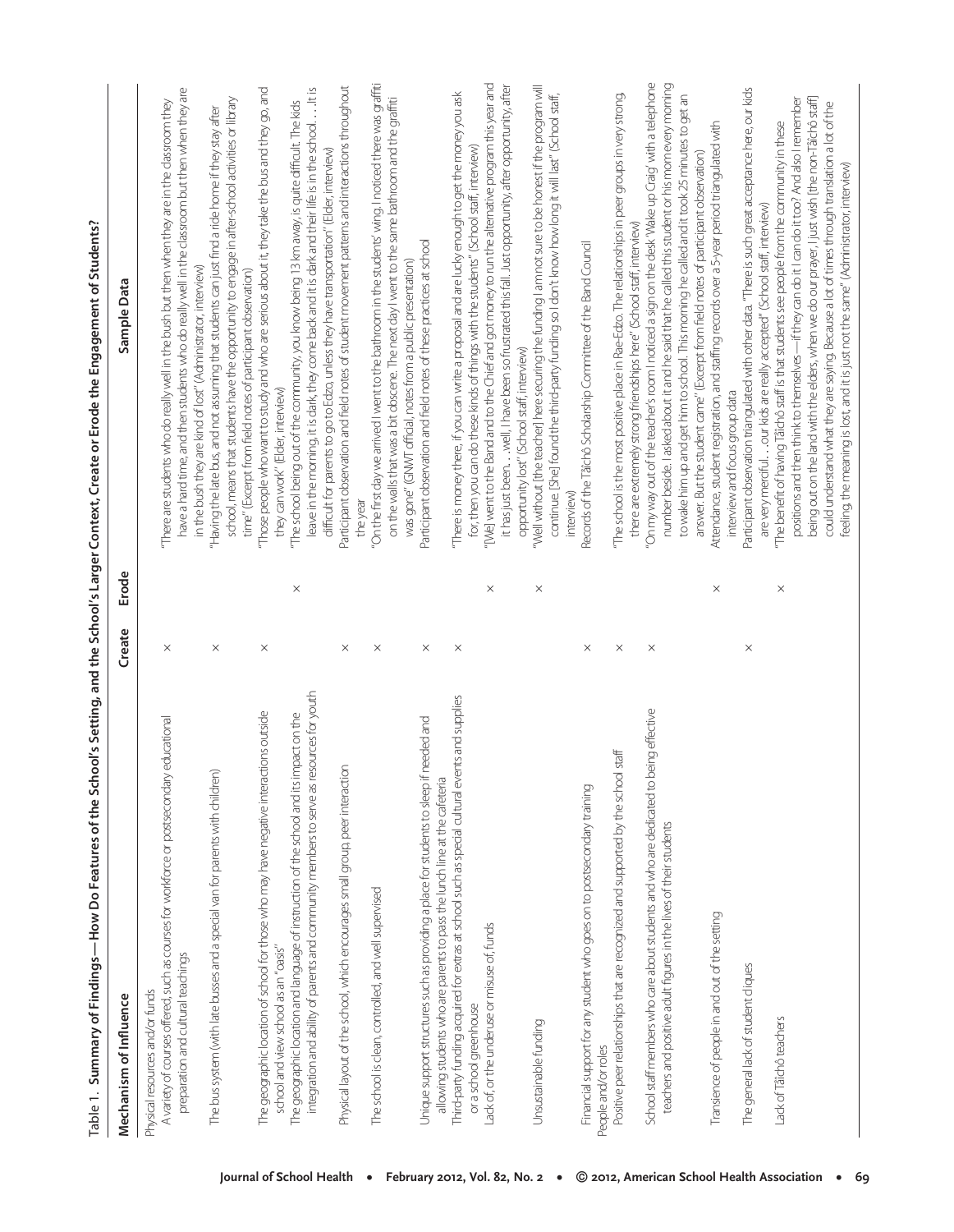| Mechanism of Influence                                                                                                                                                                                            | Create   | Erode    | Sample Data                                                                                                                                                                                                                                                                                                                                      |
|-------------------------------------------------------------------------------------------------------------------------------------------------------------------------------------------------------------------|----------|----------|--------------------------------------------------------------------------------------------------------------------------------------------------------------------------------------------------------------------------------------------------------------------------------------------------------------------------------------------------|
| Changing demographic profile of the school, for older students                                                                                                                                                    |          | $\times$ | and Jared, a high school teacher, came up. She said the other students were all really young and<br>'One of the girls was in a new teacher's class and she left in the first 5 minutes, she was in the hall                                                                                                                                      |
| Lack of adequate school counseling services                                                                                                                                                                       |          | ×        | [There was] an inter-agency team which involved the RCMP, Social Services and Counselors and we<br>sat down and talked with teachers about students who were high need. It was just a really good<br>she didn't feel comfortable in there" (Excerpt from field notes of participant observation)                                                 |
| Lack of options for adult and alternative education                                                                                                                                                               |          | ×        | and stop and we haven't kept a program that kept going year after year" (Administrator, interview)<br>"We have had 10 [alternative education programs] and have had a variety of successes. They start<br>thing to be part of,  but we lost our full-time counselor at the school mostly it was a band<br>aid service" (School staff, interview) |
| Graduates are celebrated and used as role models<br>Symbols                                                                                                                                                       | $\times$ |          | Field notes of participant observation and photographs of graduate displays in the school                                                                                                                                                                                                                                                        |
| Communicating realistic expectations (ie, the "honor roll," 5 golden rules of life, etc.)                                                                                                                         | $\times$ |          | students. Does the school motivate? Instill pride? Build self-esteem? Yes" (GNWT Official, notes<br>"The 5 Golden Rules permeate the building; they are displayed and used by staff and<br>triangulated with interview and focus group comments                                                                                                  |
| Attempts at cultural and language integration (ie, cultural and language classes, Dene Games<br>events, etc.)                                                                                                     | $\times$ |          | "Yes, especially when we have a program like Gonaewo [traditional teaching]. Many students come<br>just for that because they love that interaction with [the Instructor] the hands-on activity"<br>from a public presentation)                                                                                                                  |
| Sports banners and trophies displayed and celebrated                                                                                                                                                              | $\times$ |          | Field notes of participant observation and photographs of displays and artifacts in the school<br>triangulated with interview and focus group comments<br>(Administrator, interview)                                                                                                                                                             |
| The policies of social progression and inclusive schooling (create engagement at younger<br>grades but erode engagement in high school as many students arrive unprepared)<br>Policy and/or authority             | $\times$ | $\times$ | school things fall apart. Like there are some students in grade 8 now that read at a grade 2-3 level"<br>The Inclusive Schooling Act. actually works fairly well until Junior High but when they go to high<br>(School staff, interview)                                                                                                         |
| Students who do not follow school rules are given very little leniency (creates engagement<br>among the general school population but erodes engagement among misbehavers)                                        | $\times$ | $\times$ | Field notes of participant observation of disciplinary processes triangulated with teacher and<br>administrative interviews and focus groups                                                                                                                                                                                                     |
| The school has a high level of practical autonomy (depending on the programs and policies,<br>may create engagement for some and erode it for others)                                                             | $\times$ | $\times$ | connection right through but the reality in the north is that mountains are high and the emperor<br>"We have done a lot of our own setting standards here There is supposed to be a systems<br>is far away" (Administrator, interview)                                                                                                           |
| feel restricted by<br>react well to<br>Clear and strictly enforced school rules (create engagement for those that<br>structure and guidelines, but erodes it for those who counter authority,<br>rules and leave) | $\times$ | $\times$ | heart he know that he is safe here, that he is cared about here and actually, that there are going to<br>'Why does he keep coming back here is the question? The only answer I have is that deep in his<br>be rules and structures to keep him in line here" (Administrator, interview)                                                          |
| Curriculum, diploma exam requirements and postsecondary admission standards that are<br>unrealistic for many students                                                                                             |          | $\times$ | services, or education, the standards their entrance requirements, they are becoming tougher<br>The requirements to get into programs that are needed for example in the health field, social<br>and tougher" (Administrator, interview)                                                                                                         |
| School seen as a foreign institution for some that is linked to historic and ongoing oppression,<br>colonialism, and loss of language and culture<br>Time                                                         |          | ×        | went to school, school has changed a lot, like when we have an open house, people come, they<br>"Different people think of school in a different way. Especially if you have grandparents that never<br>maybe know school just off TV or what other people have said" (School staff, focus group)                                                |
| Offering courses with flexibility in routine and time line                                                                                                                                                        | $\times$ |          | "We offer courses over a longer period of time, it could be year long—instead of offering it for<br>6 hours a week we offer it for 9 hours a week or 12 hours a week" (Administrator, interview)                                                                                                                                                 |
| The school hot-lunch program and shortened (30 minute) lunch period                                                                                                                                               | $\times$ |          | Field notes of participant observation during lunch periods and discussions with staff and students<br>about the current and past lunch schedules                                                                                                                                                                                                |

## **70** • **Journal of School Health** • **February 2012, Vol. 82, No. 2** • © **2012, American School Health Association**

Table 1. Continued Table 1. **Continued**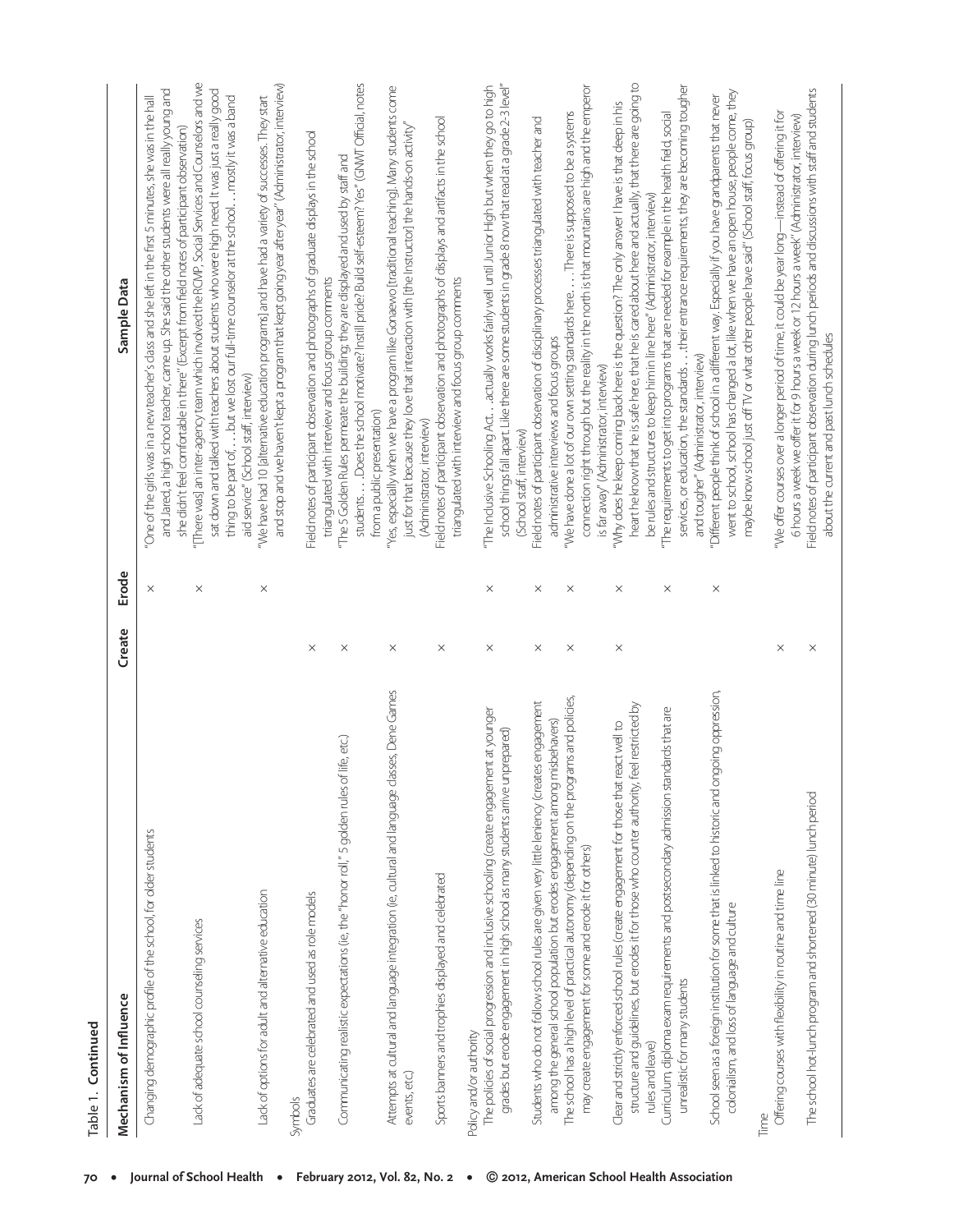| Create Erode<br>$\times$<br>Distinct divide between the activity settings and social interactions at home and at school<br>Parallel and constituent activity settings<br>Mechanism of Influence                          |                                                                                                                                                                                                                                                                                                                                                                                     |
|--------------------------------------------------------------------------------------------------------------------------------------------------------------------------------------------------------------------------|-------------------------------------------------------------------------------------------------------------------------------------------------------------------------------------------------------------------------------------------------------------------------------------------------------------------------------------------------------------------------------------|
|                                                                                                                                                                                                                          | Sample Data                                                                                                                                                                                                                                                                                                                                                                         |
|                                                                                                                                                                                                                          | "The gap between the elders and the young people is getting wider and wider. It is difficult for parents to go<br>to Edzo, unless you have transportation and I mean, it is a beautiful school, but it's kind of a foreign land.                                                                                                                                                    |
| $\times$<br>Young parents                                                                                                                                                                                                | "She stopped coming to school at one point because she had a child. she also has a primary role of taking<br>You don't know exactly where you stand there" (Elder, interview)                                                                                                                                                                                                       |
| $\times$<br>Provision of extracurricular activities and sports teams at school                                                                                                                                           | They've got their sport, they've got their things which unfortunately in the community, we don't supply''<br>"[School is] not only a safe environment, but I believe, a place to be, to belong; a young person's space.<br>care of her younger siblings" (School staff, interview)                                                                                                  |
| $\times$<br>Lack of activities in Behchokö for youth to be involved in                                                                                                                                                   | "The Sportsplex is not maintained properly. It has been abused, there are a lack of programs, and a lack of a<br>recreation facilitator" (Adult community member, notes from a public presentation)<br>(Elder, interview)                                                                                                                                                           |
| $\times$<br>Adults out of the home working and traveling thus increasing youth autonomy and<br>decreasing supervision<br>Resource activity settings                                                                      | parents are hardly ever at home. They have replaced parenting and guidance and caring with money"<br>" the kids really run the show. I think that there is more money in town, because of the mine but now                                                                                                                                                                          |
| ×<br>Lack of healthy home life and adult role models for some students                                                                                                                                                   | "Some kids just find their livelihood at home is just so despairing, is so pitiful, and I am thinking of many kids<br>in Rae that I know what their situations are like. school is like 5 or 6 on their top 10 so I mean it is just<br>(Elder, interview)                                                                                                                           |
| ×<br>Loss of language and culture in youth generation                                                                                                                                                                    | their cozy houses and waiting for youth to come by. People like the priest and some teachers are learning<br>"As a Dogrib teenager I see our language dying. We are influenced by the white culture; elders are sitting in<br>trying to make some sense of their life that is just so important. They are just so confused and so lost and<br>so hurting" (School staff, interview) |
| $\times$<br>Evolving community vision or narrative now, "glass half full"                                                                                                                                                | the language, they are more interested in our culture than us'' (Student, notes from a public presentation)<br>"Yes I have dropped out before. I was bored with school, I thought school was for fools, but now I know<br>differently" (Student, focus group)                                                                                                                       |
| $\times$<br>$\times$<br>education (creates engagement for those who may be interested in this industry, may put<br>The development of resource extraction industries, which spurred a renewed purpose for<br>off others) | "The school does about 1 trip a year to the mine, it is an encouragement to finish grade 12" (Elder, interview)                                                                                                                                                                                                                                                                     |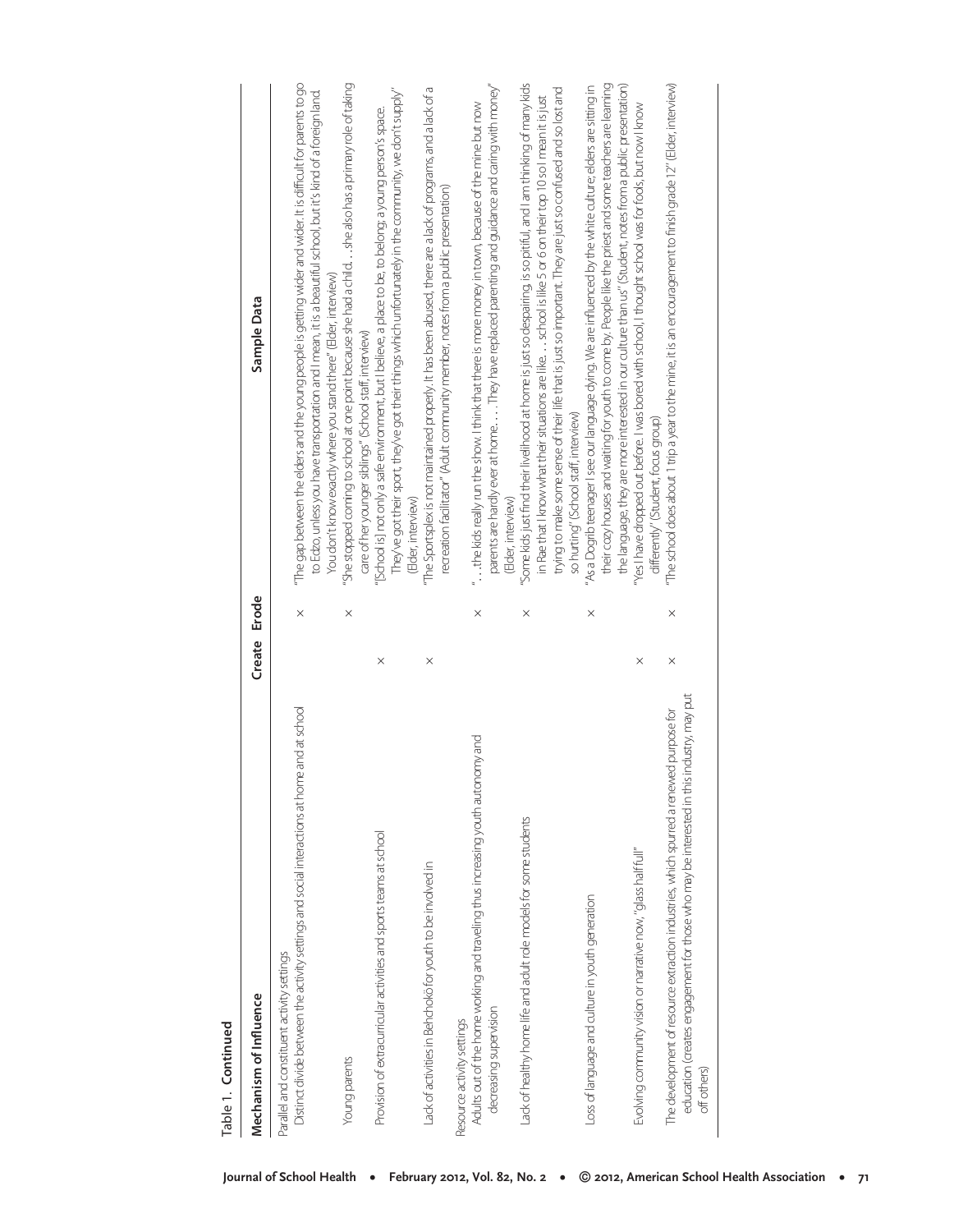in this way. $22$  This would be better than ignoring or abandoning some students in the setting, which was the option this teacher felt frustrated by.

While the dominant influence of a feature in a setting was always the focus of attention (ie, whether it was eroding or creating engagement for the majority of students), using the activity setting as a lens for examination allowed for further dissection of the setting as well. It was noted, for instance, that the same feature could create engagement with some students and erode it with others. For example, the school is located 13 km from the main community. For many students, its physical location erodes educational engagement via the pathway of weakening students' social support systems. The lack of public transportation makes it difficult for anyone without access to a vehicle to reach it. Not spending time in the building and not being familiar with the setting reduces the potential for family members and other members of the community to support their students at school. For some students, however, the fact that the school is physically separated from the main community means that school can be an ''oasis'' from difficulties they may have in their daily lives, and this enhances their engagement with school.

The activity settings visual model was found to be a helpful guide in both the initial exploration of the context as well as when the researchers became more familiar with the study setting. The model informed data collection, and as more was learned about potential influences, more or less attention was placed on different parts of the model. This method allowed for the organic evolution of data collection, while at the same time provided a useful structure for observing and interpreting a complex phenomenon. Thinking about schools as activity settings, and using the activity setting model, may also provide a framework on which to ''hang'' other interpretative approaches to context such as photovoice methods $39$  and to invite collaborative participatory enquiry in schools. So, the cells in Table 1, for example, rather than reflecting only the ethnographer's assessment, could be constructed to reflect multiple insights from different voices, thus formally recording and acknowledging diverse perspectives and concerns.

Results, as provided in Table 1, can also act as a means to anchor and catalyze stakeholder discussions about intervention development and action. While the complexity of educational disengagement is recognized, socioecological models for intervention have not developed in parallel. $40$  This study suggests that the activity settings model could be a useful starting point.

### **Limitations**

As an ethnographic study, key findings are not necessarily generalizable beyond the immediate setting. Data collection, analysis, and reporting were directly linked to the categories in the activity setting model and this may have limited insights from outside of the framework to some degree. The researchers remained flexible and were open to ideas that might extend beyond the preset categories wherever possible. Separate papers explore the data in more depth, such as the impact of local diamond mine developments on youth.<sup>41</sup> The data are cross sectional, that is, we have not followed up systematically with former students to gain a more longitudinal perspective. The first author lived in the community for 7 months and developed extensive relationships in the school and community by being engaged in community activities (such as language classes and accompanying the community on a caribou hunt). This helped with creating a climate of trust for the collection of data. However, as in any qualitative study, the researcher's perspective is inevitably limited. A test of the validity of our findings would be if youth-led research came up with the same, or different, answers on dimensions of the activity settings model. Further information about the preliminary fieldwork and the consent process for this study have been reported elsewhere. $42,43$ 

## **CONCLUSION**

Educational engagement is a dynamic and complex phenomenon. A number of previous studies have employed activity setting theory and analysis.<sup>44-46</sup> Overall, there has been much more written about activity settings from a theoretical standpoint than there has been from a practical one. This is the first study to apply activity settings theory and the O'Donnell, Tharp, and Wilson<sup>21</sup> activity setting model to the issue of school engagement. The approach not only allows researchers, evaluators, and practitioners to investigate the dynamic and nested nature of context or environmental influences on student engagement, the process and results can be used to inform the co-construction of contextually sensitive interventions and as part of collaborations with school personnel to guide and inform potential concrete solutions, eg, adjusting the timetable to create more engagement or changing the layout of rooms.

Results from this study were presented and discussed with representatives from the school, school board, and local government and contribute to ongoing efforts within the community to continually improve support structures for youth in this region.

#### **IMPLICATIONS FOR SCHOOL HEALTH**

Activity settings theory can help schools to ''see'' dimensions that they might otherwise miss in assessing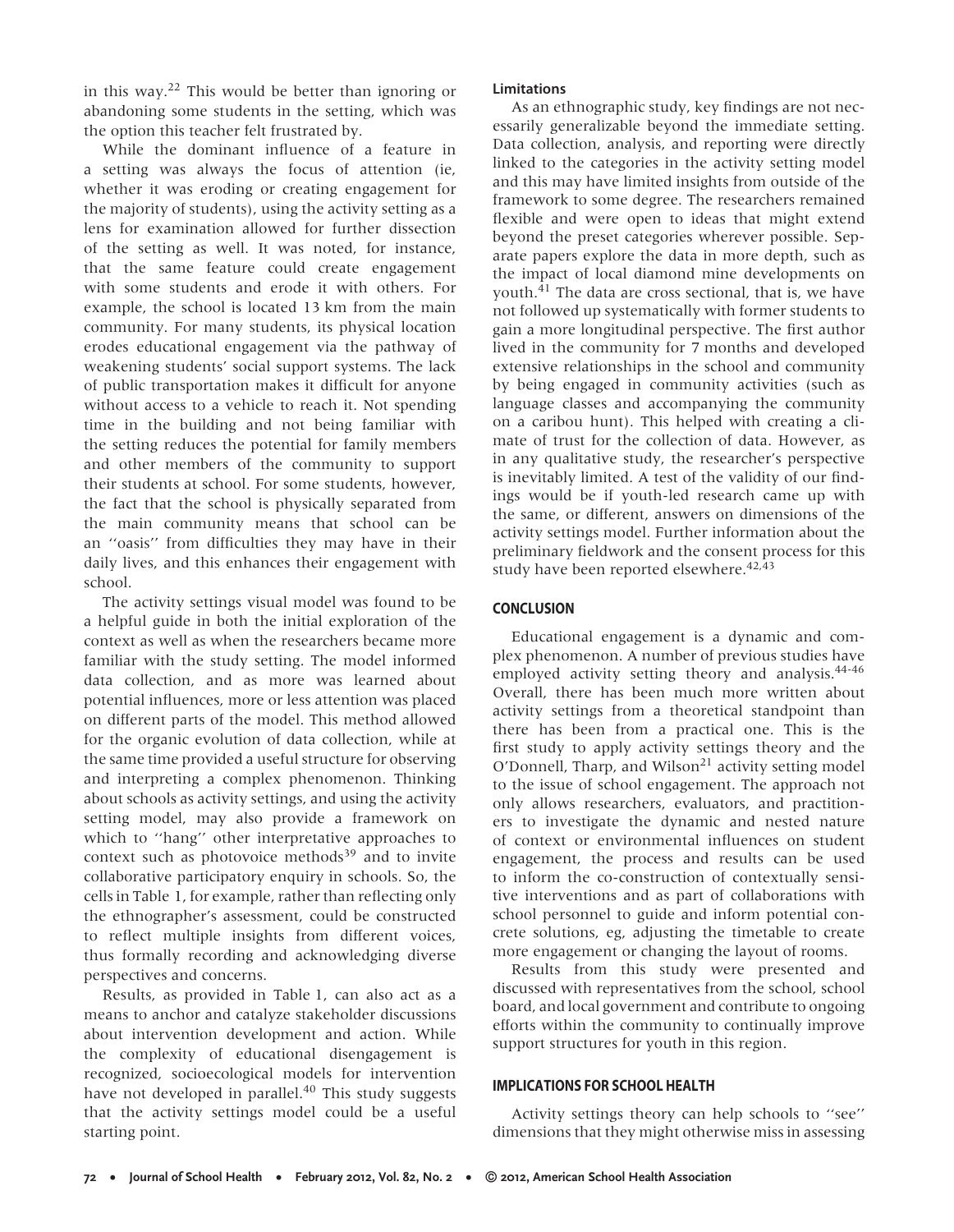their school climate. School health practitioners can use the activity setting model to examine current situations and plan interventions to make improvements to student engagement in their own contexts. While undertaken as part of an intense ethnographic investigation, the approach may also have some portability for less intense, participatory, qualitative inquiry. There is no reason to believe its application would be limited to Aboriginal schools. Indeed, the second author has been using this method in whole school interventions to promote connection to school, with a systematic assessment of the school's activity settings being part of the task of a facilitator, working with school action team made up of students and teachers. This is also the type of assessment and action process that could be assisted by the use of photovoice methods.<sup>39</sup>

#### **Human Subjects Approval Statement**

The work was approved by the Aurora Research Institute of the Northwest Territories and by the University of Calgary Conjoint Health Research Ethics Board.

#### **REFERENCES**

- 1. Audas R, Willms D. *Engagement and Dropping Out of School: A Life-course Perspective*. Applied Research Branch Strategic Policy Human Resources Development Canada. W-01-1-10E; 2001.
- 2. Indian and Northern Affairs Canada. Nominal Roll 1994-2000. Ottawa, ON: INAC; 2001.
- 3. Bolby G. *Provincial Dropout Rates—Trends and Consequences.* Statistics Canada Labour Force Survey. Ottawa, ON: Statistics Canada; 2001.
- 4. Bond L, Glover S, Godfrey C, Butler H, Patton G. Building capacity for system-level change in schools: lessons from the Gatehouse Project. *Health Educ Behav*. 2001;28:368-383.
- 5. Evans R, Barer M, Marmor T. *Why Are Some People Healthy and Others Not? The Determinants of Health of Populations.* Hawthorne, NY: Aldine de Gruyter; 1994.
- 6. Statistics Canada. People Employed by Educational Attainment. Available at: http://www40.statcan.ca/l01/cst01/labor62.htm? sdi=educational. Accessed October 16, 2010.
- 7. Auchterlonie S. *Youth in Transition Study.* Yellowknife, NT: Lutra Associates Ltd; 2002.
- 8. Barnaby J, Shimpo M, Struthers C. *Rhetoric and Reality: Education and Work in Changing Denendeh.* Waterloo, ON: University of St. Jerome's College; 1991.
- 9. Barnhardt C. *Life on the Other Side: Alaska Native Students and the University of Alaska Fairbanks.* Vancouver, BC: University of British Columbia Press; 1994.
- 10. Condon R. *Inuit Youth: Growth and Change in the Canadian Arctic.* New Brunswick, NJ: Rutgers University Press; 1997.
- 11. Hamilton L, Seyfrit C. Coming out of country: community size and gender balance among Alaskan natives. *Arctic Anthropol*. 1994;31:16-25.
- 12. Seyfrit C, Hamilton C, Duncan C, Grimes J. Ethnic identity and aspirations among rural Alaskan youth. *Sociol Perspect.* 1998;41:343-365.
- 13. Alaska Department of Education. *Report on the Early Leaver Project, Phase I Fall 1988 Through Fall 1989.* Juneau, AK: State of Alaska Department of Education, Office of Data Management; 1990.
- 14. Vallerand RJ, Menard L. Increasing school attendance of native students: an application of cognitive evaluation theory. *Can J Native Stud*. 1984;5:241-255.
- 15. Department of Education, Culture and Employment. *Improving Student Achievement: A Strategy to 2010.* Yellowknife, NT: Government of the NWT; 1995.
- 16. Davis J, Anderson K, Jamal S. *Culture and Community in Canada's Isolated Schools.* Quebec, PQ: Annual Meeting of the Canadian Association for the Study of Educational Administration; 2001.
- 17. Douglas A. Recontextualising schooling within an Inuit community. *Can J Educ.* 1994;19:154-164.
- 18. Hamilton L, Seyfrit C. Town-village contrasts in Alaskan youth aspirations. *Arctic*. 1993;46:255-263.
- 19. Tomkins J. *Teaching in a Cold and Windy Place: Change in an Inuit School.* Toronto, ON: University of Toronto Press; 1998.
- 20. Tharp RG, Gallimore R. *The Instructional Conversation: Teaching and Learning in Social Activity. Research Report 2.* Santa Cruz, CA: National Center for Research on Cultural Diversity and Second Language Learning; 1991.
- 21. O'Donnell C, Tharp G, Wilson K. Activity-settings as the unit of analysis: a theoretical basis for community intervention and development. *Am J Community Psychol*. 1993;21:501-520.
- 22. O'Donnell C, Tharp G. Community intervention guided by theoretical development. In: Bellack AS, Hersen M, Kazdin AE, eds. *International Handbook of Behaviour Modification and Therapy.* New York: Plenum Press; 1990:251-266.
- 23. Barker R. *Ecological Psychology: Concepts and Methods for Studying the Environment of Human Behaviour.* Palo Alto, CA: Stanford University Press; 1968.
- 24. NWT Bureau of Statistics. Behchoko (Rae-Edzo) Statistical Profile; 2006.
- 25. LeCompte M, Shensul J. *Designing and Conducting Ethnographic Research: Book 1 of the Ethnographer's Toolkit.* Walnut Creek, CA: Alta Mira Press; 1999.
- 26. Crabtree B, Miller W. *Doing Qualitative Research.* 2nd ed. Thousand Oaks, CA: Sage; 1999.
- 27. Canadian Institute of Health Research (CIHR). *Guidelines for Health Research Involving Aboriginal People*. Ottawa, ON: CIHR; 2007.
- 28. Carspecken P. *Critical Ethnography in Educational Research: A Theoretical and Practical Guide.* London: Routledge; 1996.
- 29. Denzin N, Lincoln Y, Tuhiwai Smith L. *Handbook of Critical and Indigenous Methodologies.* Thousand Oaks, CA: Sage; 2008.
- 30. Glaser B, Strauss A. *The Discovery of Grounded Theory: Strategies for Qualitative Research.* Chicago, IL: Aldine; 1967.
- 31. Bowers A. Grades and graduation: a longitudinal risk perspective to identify student dropouts. *Int J Educ Res.* 2010;103:191- 207.
- 32. Archambault I, Michel J, Morizot J, Pagani L. Adolescent behavioral, affective and cognitive engagement in school: relationship to school. *J Sch Health*. 2009;79:408-415.
- 33. Alberta Learning. *Removing Barriers to High School Completion—Final Report. System Improvement and Reporting*. Canada; 2001.
- 34. Clarke AS. *OERI Native American Youth at Risk Study.* United States: OERI Native American Youth at Risk Study; 1994.
- 35. Bowker A. *Sisters in the Blood: The Education of Women in Native America*. Available at: http://www.eric.ed.gov/PDFS/ED363486. pdf. Accessed November 4, 2011.
- 36. Phelan W. Building bonds to high school graduation: dropout intervention with seventh and eighth graders. *Middle School Journal*. 1992;24:33-35.
- 37. Bowen G. Preventing school dropout: the eco-interactional development model of school success. *Prev Res*. 2009;16:3-8.
- 38. Brown T, Rodriguez L. School and the co-construction of dropout. *International Journal of Qualitative Studies in Education (QSE).* 2009;22:221-242.